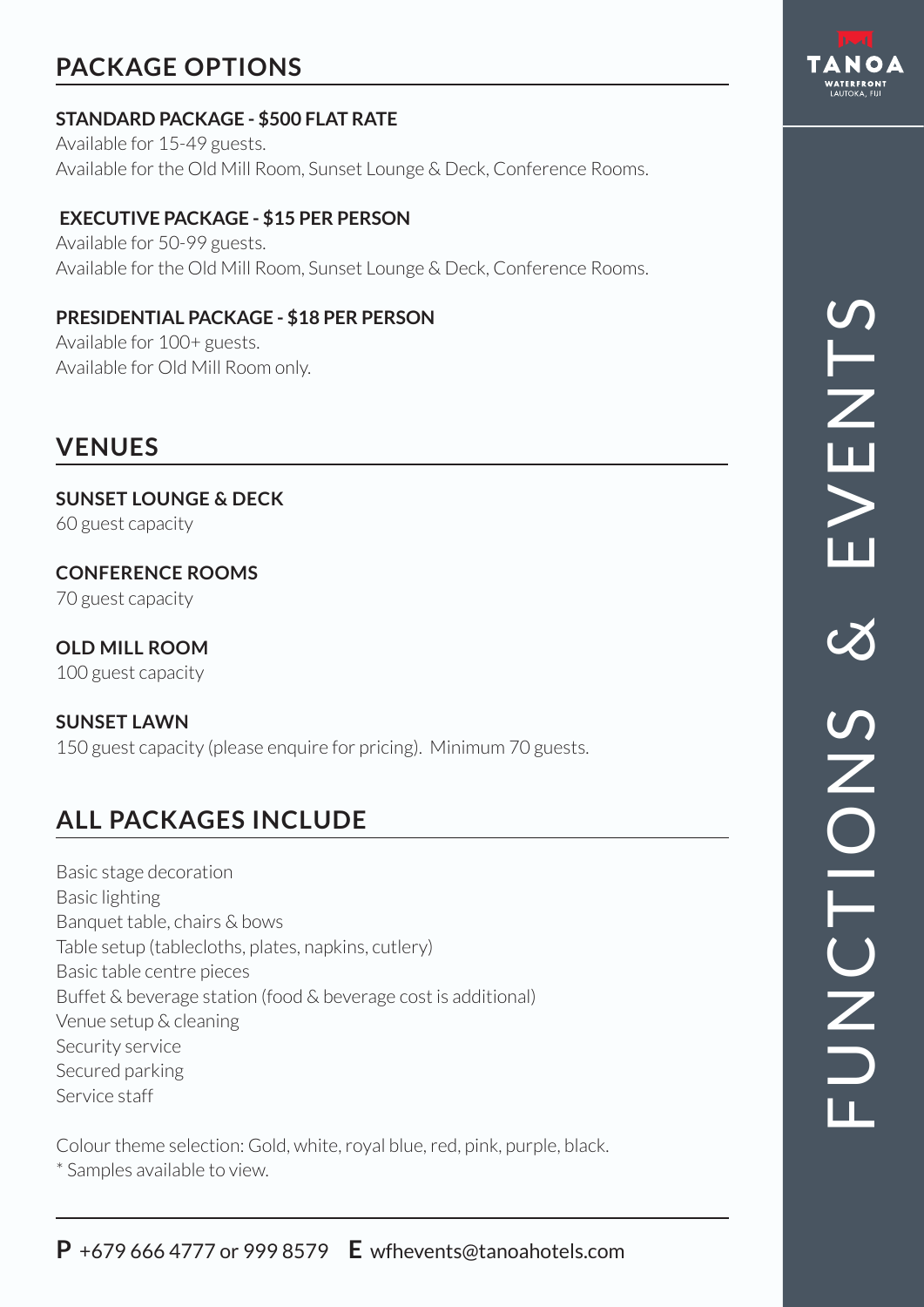# **BUFFET OPTIONS**

#### **STANDARD CUISINE - \$33 PER PERSON**

1 salad, 1 hot dish, 1 vegetarian, 2 sides, 1 dessert

#### **EXECUTIVE CUISINE - \$38 PER PERSON**

1 salad, 2 hot dishes, 1 vegetarian, 2 sides, 1 dessert

#### **PRESIDENTIAL CUISINE - \$43 PER PERSON**

1 salad, 3 hot dishes, 1 vegetarian, 2 sides, 1 dessert

#### **ROYAL CUISINE - \$48 PER PERSON**

1 salad, 4 hot dishes, 1 vegetarian, 2 sides, 1 dessert

#### **LOVO CUISINE - \$50 PER PERSON (minimum 20 pax)**

Kokoda (fijian ceviche), lovo chicken, mutton palusami, rootcrops, galuu

Sunquick juice dispenser (6L) - \$25 Tropical juice (mango, pawpaw, banana, guava, passionfruit, orange) – (6L) - \$28 Fresh kumquat juice dispenser (6L) \*based on availability - \$32

## **MENU SELECTION**

## **SALAD**

Tossed greens mixed in oregano dressing, kokoda (fijian ceviche), coleslaw with pepper mayo, roast veges & pasta with paprika dressing, build your own salad.

## **HOT DISHES**

Chicken: Masala chicken curry (cooked the local way), chilli chicken in gravy, island roast chicken with gravy, slow braised chicken in tomato cayenne pepper & herbs, coconut lemongrass roast chicken.

**Lamb:** Spicy lamb curry, BBQ lamb chops, chilli lamb in mixed herb gravy, lamb goulash in paprika glace.

**Fish:** grilled fish with ginger & garlic sauce, lemon-pepper oven baked fish, cajun spiced fish with chunky salsa, sweet & sour fish.

## **VEGETARIAN DISHES**

Wok fry vegetables, steamed market vegetables, potato & eggplant curry, dhal, aloo mattar curry, chickpea masala curry, roast pumpkin with mixed herbs, pumpkin curry.

## **SIDES**

Rice, dalo, cassava, puri, baked potatoes

## **DESSERT**

Tropical fruit cuts, chocolate pudding with hot custard, rich fruit trifle, orange gateau, frosty vanilla cake, vudi vakalolo, ice cream with cake crumbs



# FUNCTIONS & EVENTS **SHZTS** S SNOIDNED